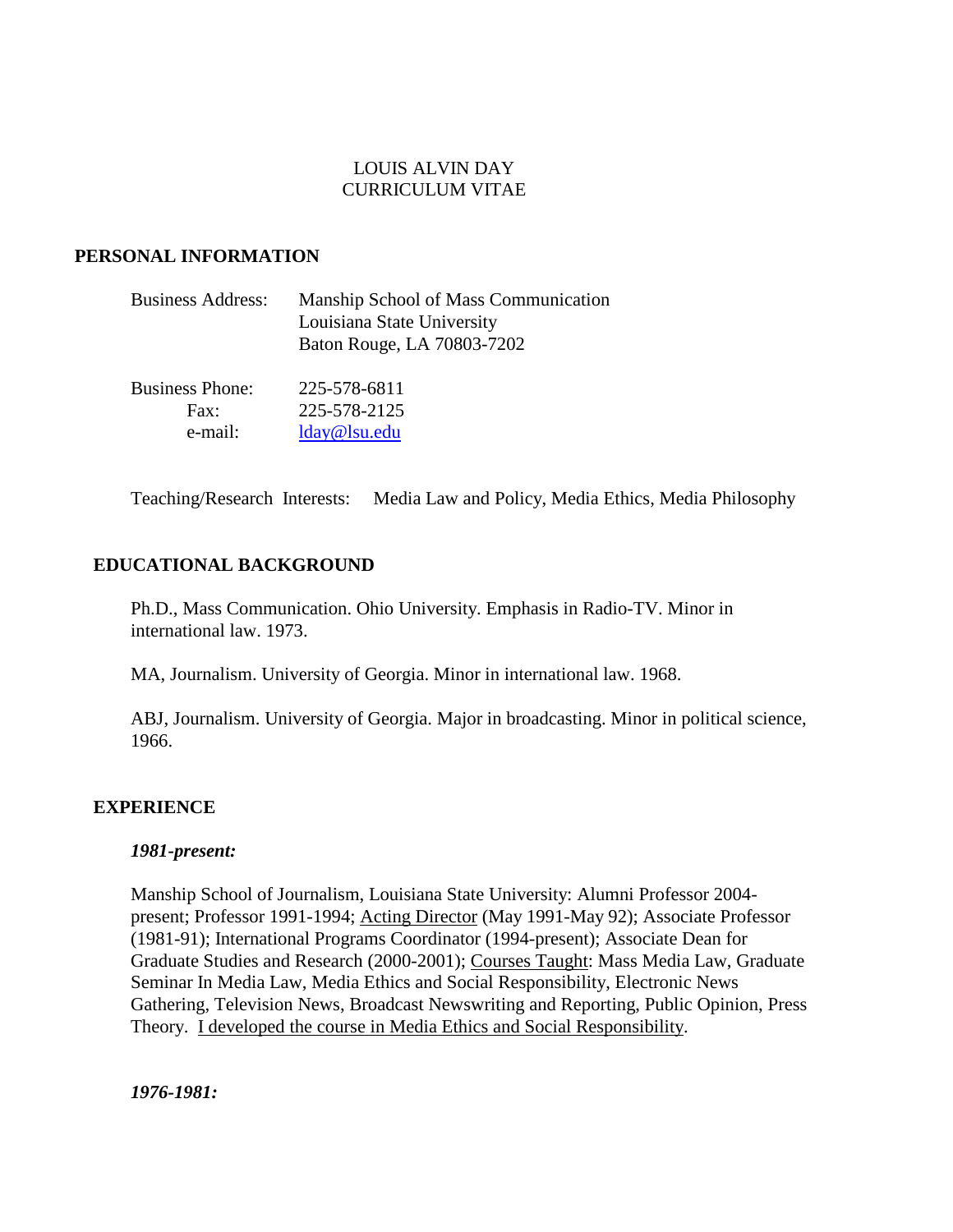Assistant Professor (3 years) and Associate Professor (1 year) Professor, School of Journalism and Mass Communication, University of Oklahoma. Courses Taught: Radio News, Advanced Broadcast News and Public Affairs Reporting (Producer of weekly cable TV news magazine show in connection with this course), Broadcast Writing, Media Law, R-TV-Film and Society, Broadcast Programming, Graduate courses in Press Theory, Mass Media Law, Communications Policy, Mass Media and Foreign Policy.

### *1973-1976:*

Assistant Professor, Broadcast & Cinematic Arts Area, Central Michigan University (Mt. Pleasant, Michigan). Courses Taught: Broadcast Law & Regulation, Broadcast Critique, Management, Programming, Writing, R-TV News, History and Analysis of Documentary Film, various graduate seminars.

### *1970-1973:*

Graduate Assistant, School of Radio-TV, Ohio University. Administrative Assistant to the Director, School of Radio-TV and instructor (rank of Graduate Assistant) in Broadcast Writing Course.

### *1970:*

WRBL Radio-TV, Columbus, Georgia. News reporter, writer, editor.

#### *1969-1970:*

U.S. Army. Military Correspondent, Vietnam. News reporter and writer.

#### *1968-1969:*

U.S. Army. Audio-Visual Officer, U.S. Army Materiel Command, Washington, D.C. Duties: Liaison with civilian and military media and public relations.

#### *1966-1968:*

Graduate Assistant and part-time instructor, School of Journalism, University of Georgia. Courses Taught: writing, Radio-TV production.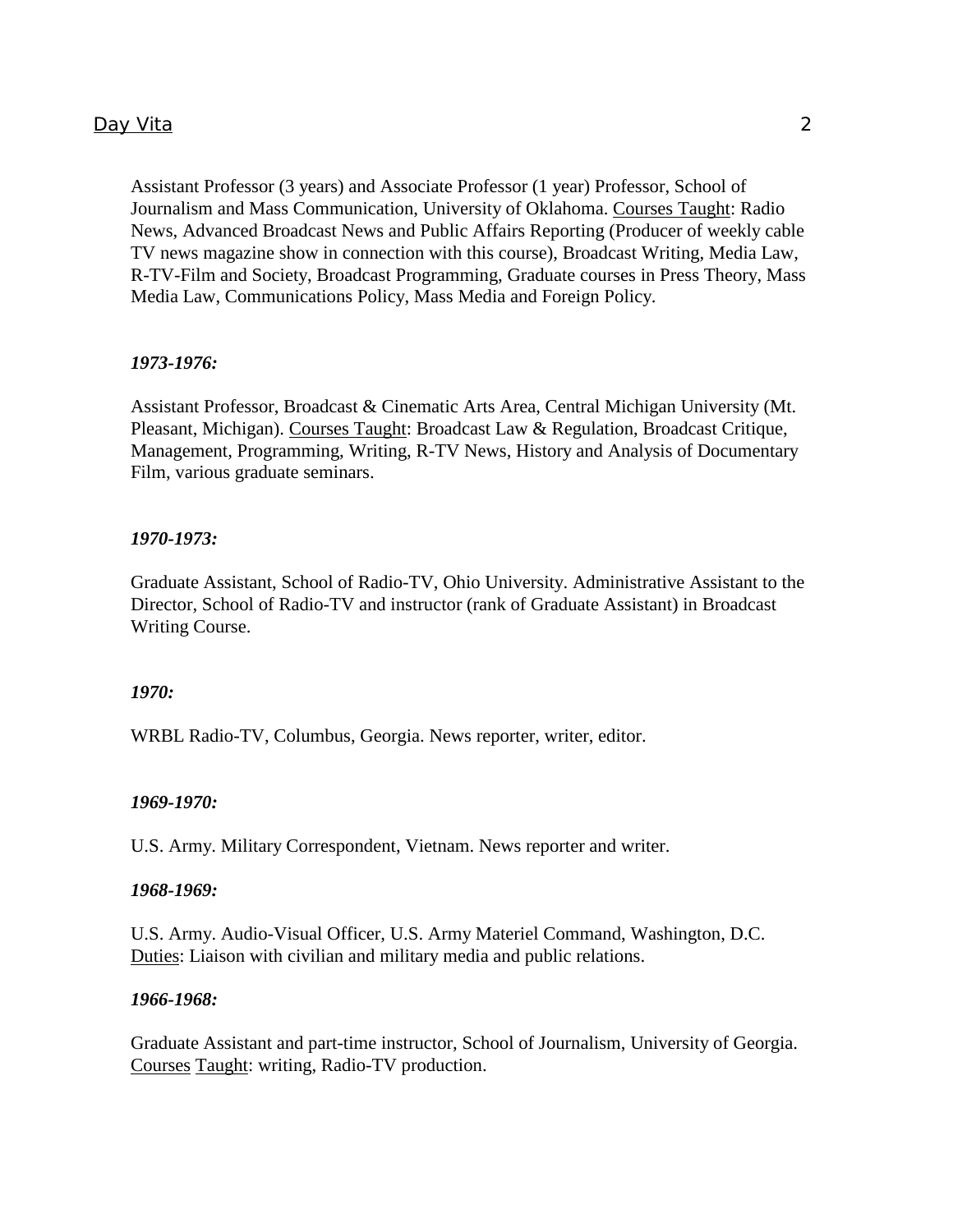# *1965:*

WRBL Radio-TV, Columbus, Georgia. News reporter, writer, photographer.

# **MEMBERSHIPS AND HONORS**

Scripps Howard Foundation's National Teacher of the Year, 2005.

Awarded Ouachita Parish Chapter Alumni Professorship, January 2004.

Darden Research Professorship, 2001-2002.

Thomas and Darlene Ryder Professorship (2002-2004).

Selected as one of 10 recipients for University Excellence In Teaching Award at LSU, Spring 1995.

Association for Education in Journalism and Mass Communication

Association for Practical and Professional Ethics

Society of Professional Journalists

Broadcast Education Association

 Radio-Television News Directors Association (Associate Member) Phi Beta Kappa Honorary Society

Phi Kappa Phi Honorary Society

Kappa Tau Alpha Journalism Honorary Society

Nominated for Outstanding Teacher Award by LSU Student Government Association, October 1989.

## **PROFESSIONAL ACTIVITIES AND SERVICE**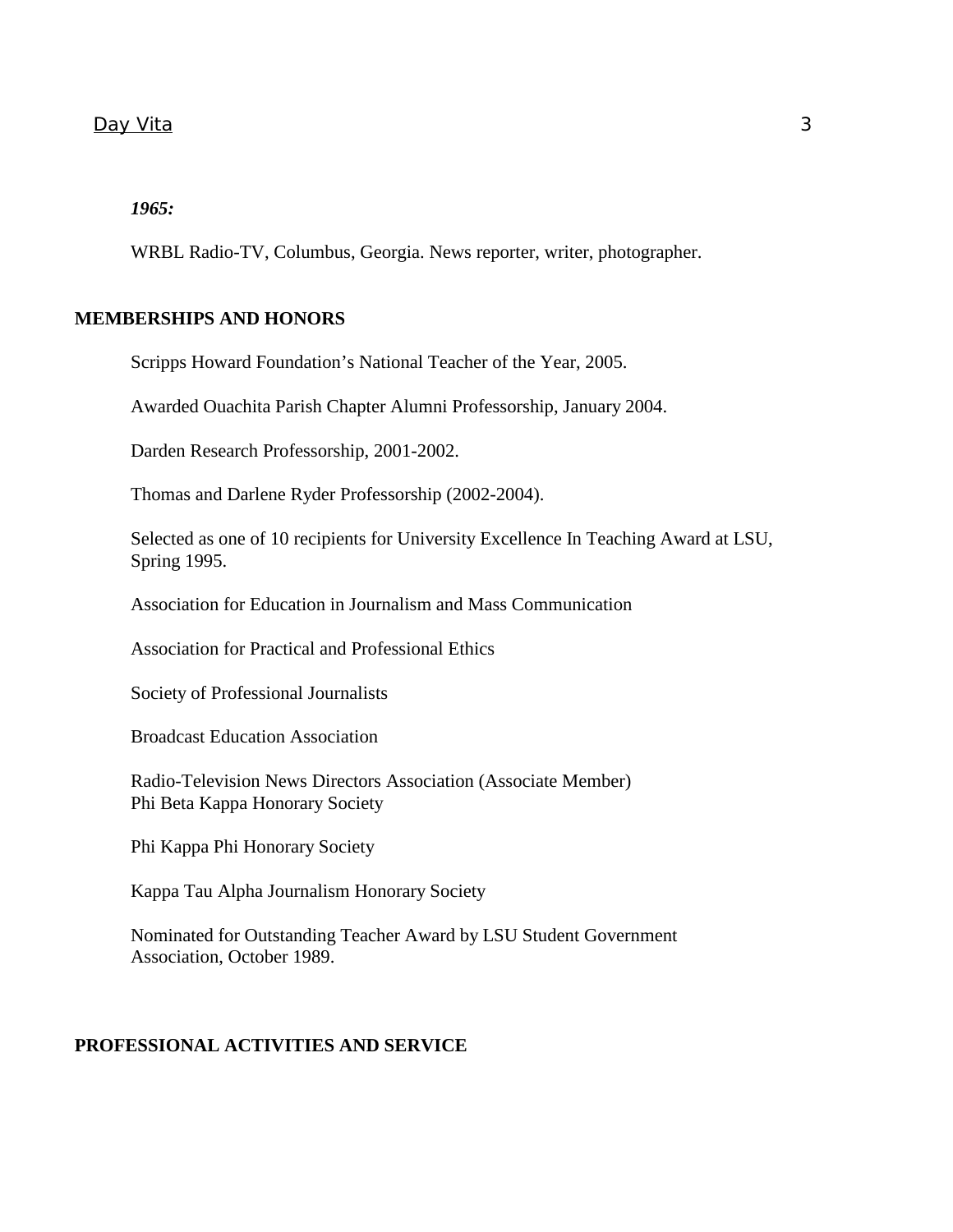International Seminars/Workshops: Teaching & Service

*Note: In all of the training sessions listed below I both coordinated the sessions, as well as teaching at least one session.*

May-June, 1994: Traveled to Russia and Kazakhstan as member of a team under USIA sponsorship to help train foreign journalists in how a free press operates.

December, 1994: Hosted journalist from Slovakia and arranged visits to local media.

March, 1995: Coordinated one week seminar and taught sessions on media ethics for journalists from Eastern and Central Europe here under sponsorship of USIA and Institute of International Education.

April, 1995: Hosted and arranged training sessions for Dr. Wang Wei, and ethics professor from Beijing, China, here under sponsorship of USIA and Institute of International Education.

June 1995: Hosted and arranged training sessions for Japanese journalist here under sponsorship of USIA and Institute of International Education.

June 1996: Hosted and coordinated training sessions and visits for Serbian journalist here under sponsorship of USIA and Institute of International Education.

July 1996: Hosted and coordinated training sessions for three journalists from Brazil here under sponsorship of USIA and Institute of International Education.

November 1996: Hosted and coordinated training sessions for two journalists from Uganda here under sponsorship of USIA and the African American Institute (Washington, D.C.)

April 1997: Hosted and coordinated training sessions for five journalists from the African nations of Angola, Mozambique, and Guinea Bissau here under sponsorship of USIA and the African American Institute (Washington, D.C.)

July 1997: Hosted and coordinated training sessions for 15 African (Francophone) journalists here under sponsorship of USIA and Institute of International Education.

October 1999: Hosted and coordinated training sessions for 13 African (Francophone) journalists here under sponsorship of USIA and Institute of International Education.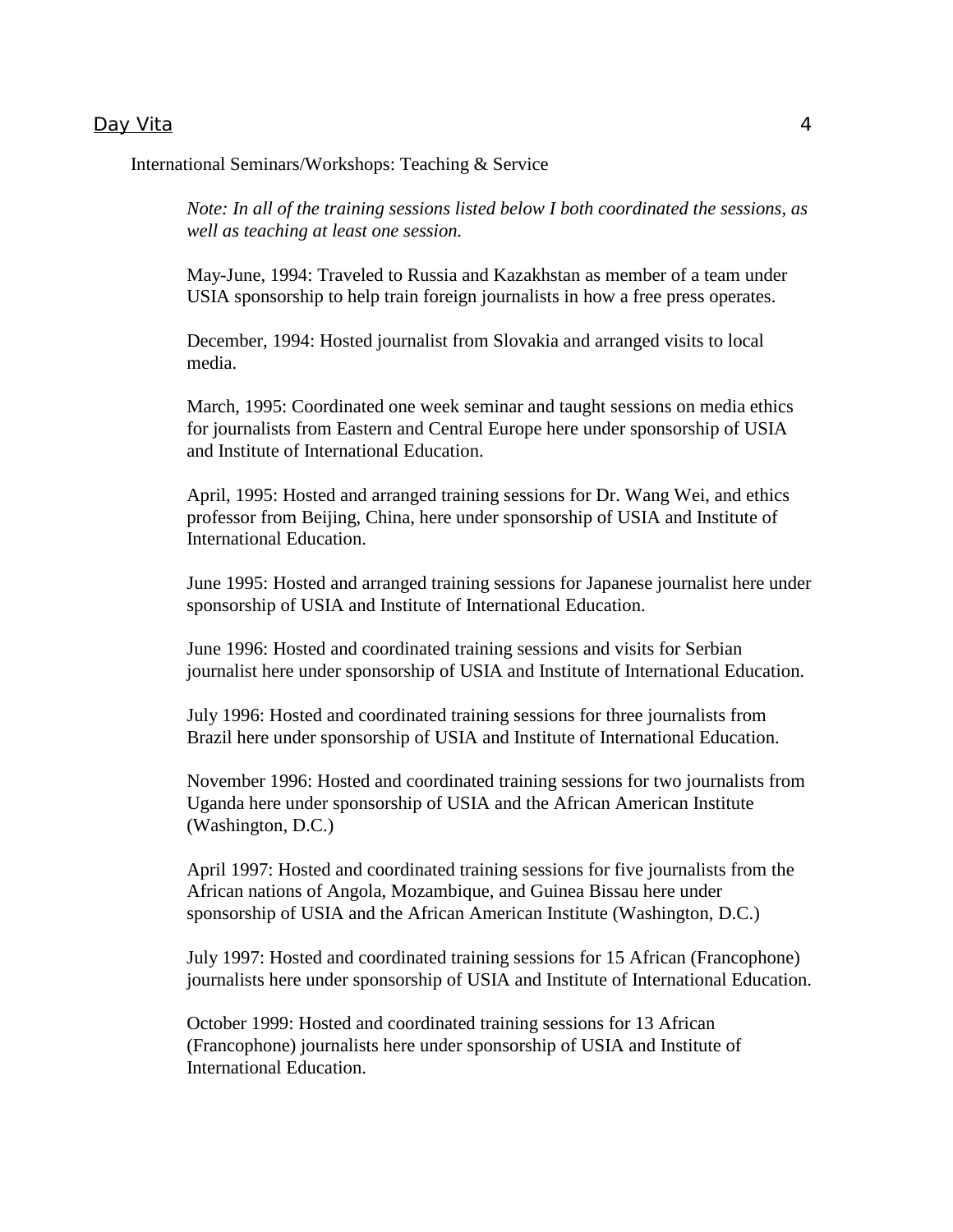University and School Committees (Representative List, 1981-present)

Arts and Sciences Faculty Senate (Prior to School's separation from A&S)

Faculty Senate Courses and Curriculum Committee (Chair for one year)

University General Education Commission

Faculty Senate General Education Committee

SACS Program Review Committee

Chairman, Committee On Naming University Facilitiies.

Secretary, DISD Advisory Committee.

Faculty Senate Grievance Committee

PS-36 (Promotion/Tenure Policies) Revision Committee Graduate Council

Chancellor's Distinguished Lecture Series Committee

Director Search Committee (1990-91)

Chair, Curriculum Revision Committee (1993-94)

Chair, Curriculum & Teaching Committee

Management Committee

Budget Committee

Graduate Committee

Chair, Promotion & Tenure Committee (For the past 15 years)

School Search Committee for faculty member to teach law, journalism, media management. (2008)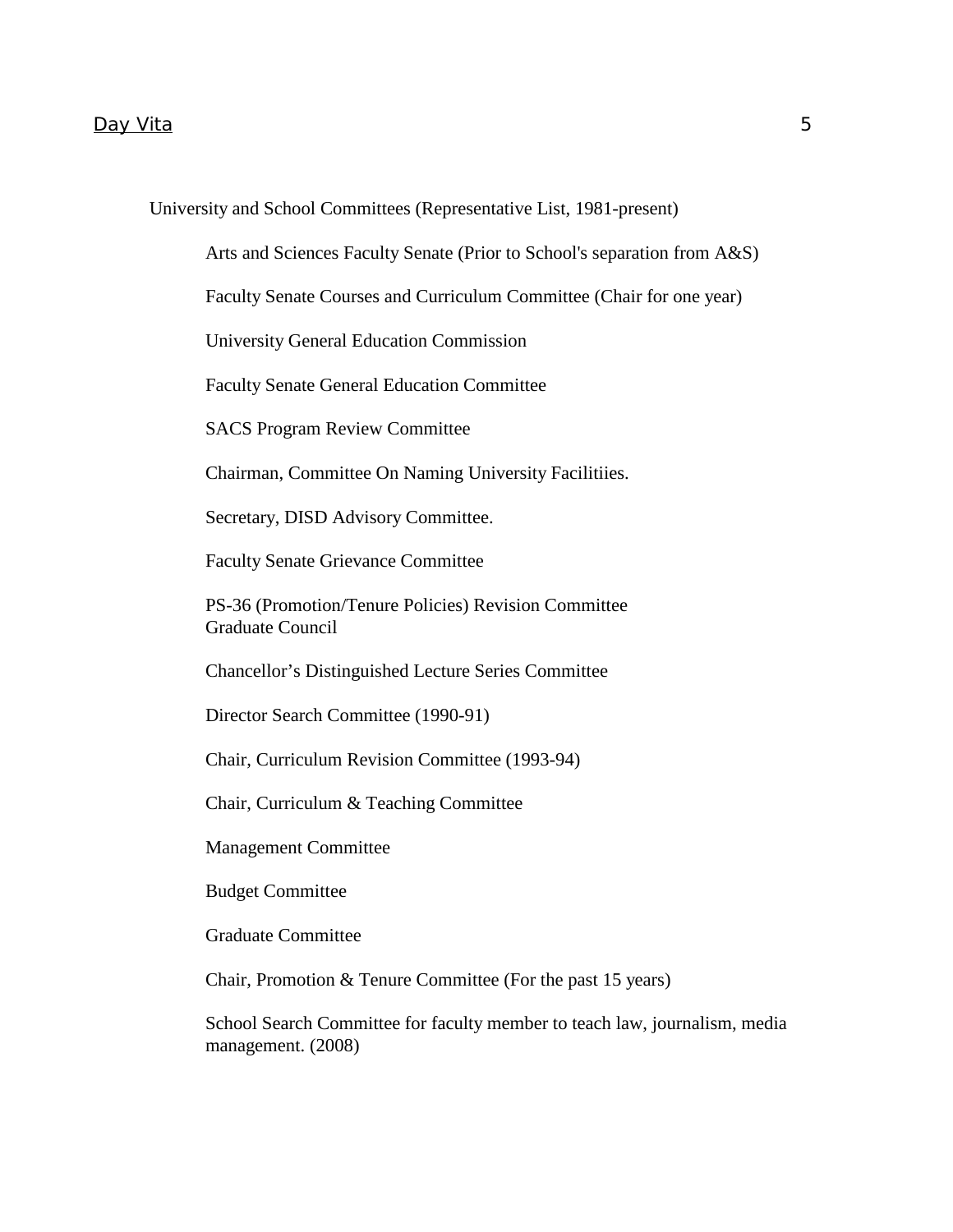School Standard 3 (Curriculum) Accreditation Committee.

Chair, Flagship Agenda Standards Committee

Member, University Graduate Council

Chair, Faculty Senate Grievance Committee

Member, University Academic Practices Committee

Member, Faculty Senate Committee on Committees

Member and Chair, University Promotion and Tenure Committee

Chair, School Media Law Assessment Committee

Annual attendance since 1973 at Broadcast Education Association Convention. Program chairman of copyright session at BEA legal seminar in 1976; contributed paper to this 1976 seminar and presented paper at 1981 legal seminar sponsored by BEA in Washington, D.C. Chaired program at 1982 BEA convention on the "Genre" of situation comedies. Served for two years (1981-82) as Vice-Chairman of the BEA Regulations Committee and published for three years the Regulations Committee newsletter.

Program chairman for telecommunications panel for Southern Speech Communication Association, Atlanta, Georgia, April 1978.

Attended several Faculty/Industry workshops sponsored by the International Radio Television Society in New York, 1974, 1976, 1979, 1980. Nature of participation: member of "simulation team" to role play in management/programming problems.

Reviewed papers and chaired program for AEJMC regional conference, Baton Rouge, Louisiana, March 1983.

Attended Southwest Symposium on Journalism/Mass Communication, Austin, Texas, October 1983. Made paper presentation.

Member of Advisory Committee for Paralegal Studies Institute, Louisiana State University.

Attended seminar on tort law reform conducted by Southern Newspapers Publishers Association, Raleigh, NC, January 1987.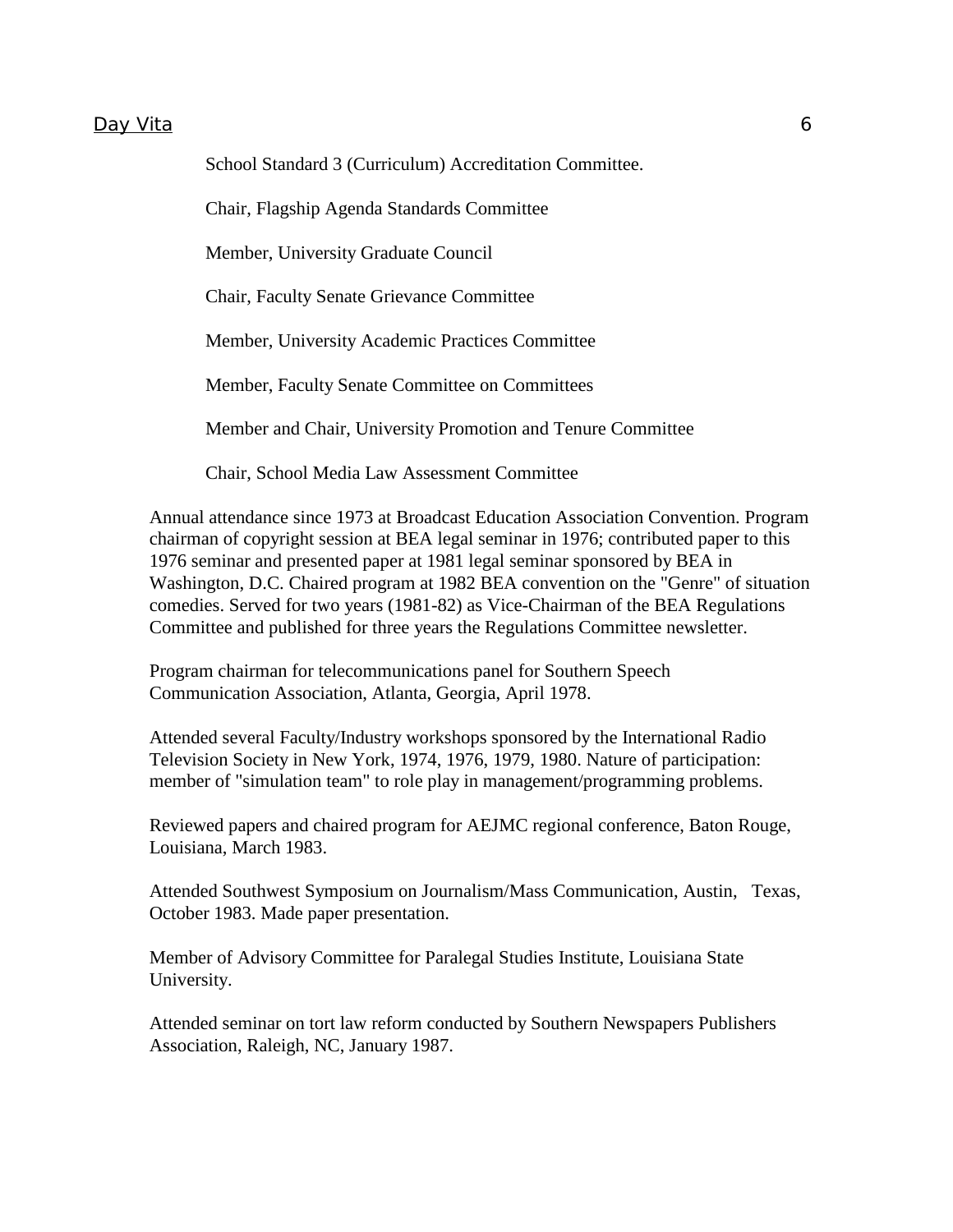Attended writing workshop sponsored by Radio Television News Directors Association, Baton Rouge, LA, June 1987.

Attended workshop in Atlanta on graduate recruitment sponsored by Graduate and Professional School Enrollment Management Consultants. August 1987.

Attended Practising Law Institute Seminar in New York. November 1987.

Presentation on the use of case simulations in the teaching of media ethics, BEA convention in Las Vegas, April 1988.

Attended annual convention of Association for Education In Journalism and Mass Communication, 1988, 1989, 1990.

Served as judge for BEA Law/Policy Division competitive papers, January 1991.

Reviewed book manuscript on media law for Wadsworth Publishing Co., February 1991; reviewed prospectus for text on broadcast journalism for Allyn & Bacon, Spring 1991.

Frequent participant in high school newspaper/yearbook workshops sponsored by the Louisiana Scholastic Press Association. Presentations made on libel and invasion of privacy.

Chaired session on privacy law at AEJMC Southeast Colloquium, Tuscaloosa, Alabama, March 25-27, 1993.

Judge for Law Division papers for 1994 AEJMC Convention competitive papers.

Participated in workshops on critical thinking in 1994 (Denver) and 1995 (San Francisco) sponsored by the Foundation for Critical Thinking.

Traveled to Chile in August 1996 to further collaborative efforts with Diego Portales University and address students on subject of media ethics.

Judged Freedom of Information awards for Louisiana Press Association, 1996-2003

Panelist for program on ethical issues surrounding Food Lion case sponsored by Public Relations Association of Louisiana, March 1997.

Served as scholarly paper judge and chaired panel for Law Division at the annual AEJMC convention in New Orleans, August 1999.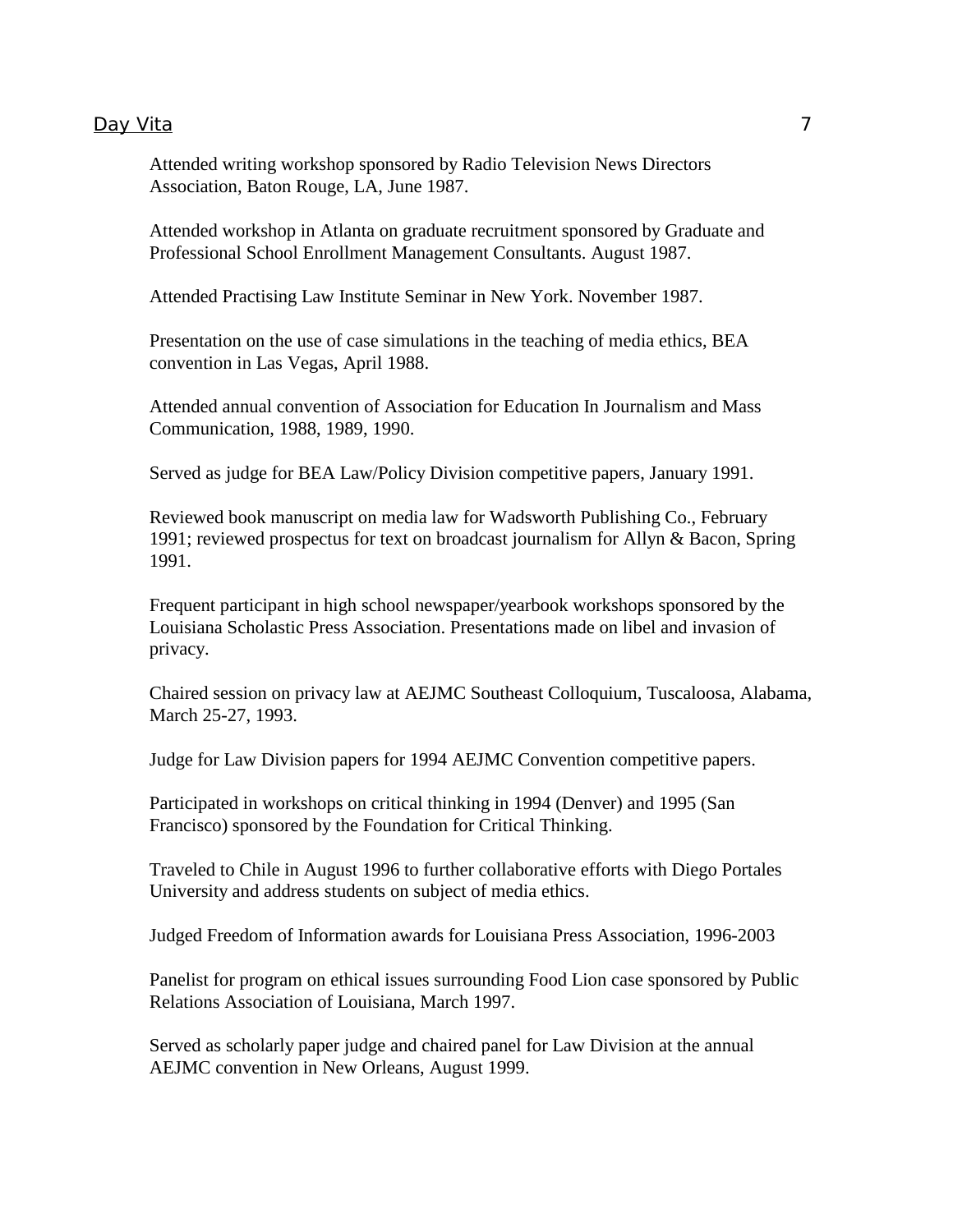Paper judge for law or ethics divisions of AEJMC, 2002-2008.

Moderator for Socratic Seminar titled "Should Journalists Testify Before War Crimes Tribunals?," Association for Education in Journalism and Mass Communication Annual Convention, San Francisco, August 2006.

Served as respondent for panel on Best Practices in teaching of media ethics (also judged paper entries for this program), AEJMC, August 2007, Washington, D.C.

Judge for Law Division paper competition for August 2008 for annual AEJMC Convention.

### **SCHOLARLY ACTIVITIES AND PUBLICATIONS**

#### *Books and Book Chapters:*

Coauthor with Peter Orlik, Larry Patrick, and Steve Anderson, *Electronic Media: Chronicles and Challenges.* Malden, MA: Blackwell Publishers, 2007.

Coauthor with Abraham Santibanez and Miguel Gonzalez (professors at Diego Portales University, Santiago, Chile), *Journalist Ethics For The New Millenium: A Latin American Approach* (a media ethics case book published in Spanish in Chile, Fall 2001).

*ETHICS IN MEDIA COMMUNICATIONS: Cases and Controversies*. Belmont, CA.: Wadsworth Publishing Co., 1991. Second edition published in 1996. Third edition published in summer 1999. Fourth Edition published in 2002. Fifth Edition published in 2006.

"Globalization's Challenge to the Press' Moral Imperative: Journalists Must Become Globalists," in David Demers (ed.), *Global Media News Reader*. Spokane, WA: Marquette Books, 2002, pp. 129-145.

"Political Advertising and the First Amendment," in Robert Mann (ed.), *The Manship School Guide to Political Communication*. Baton Rouge, LA: Louisiana State University Press, 2010.

*Articles:*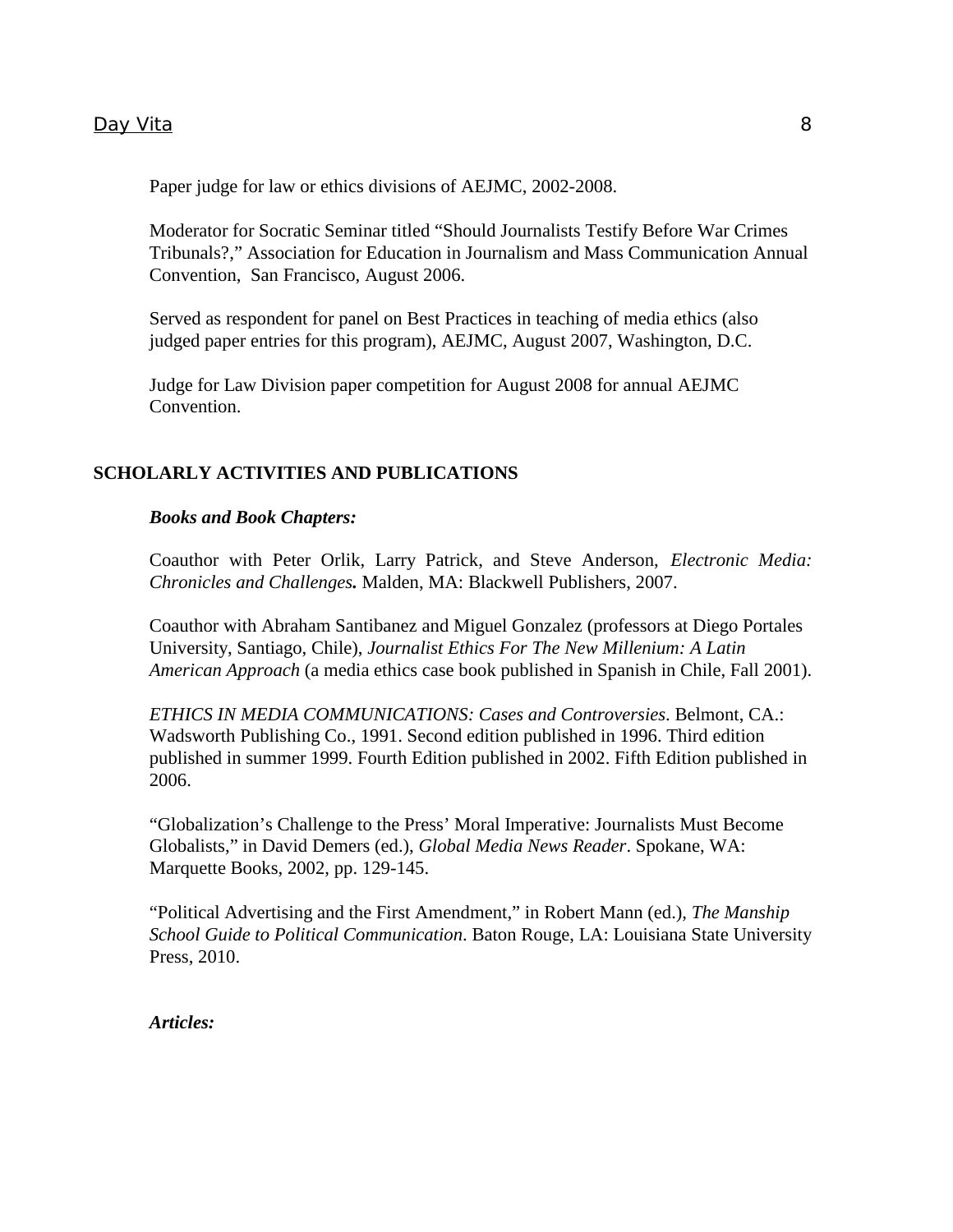Co-author (with Drew McDaniel), "INTELSAT and the Communist Nations' Policy On Satellite Communications," *Journal of Broadcasting*, Fall 1974, pp. 311-321.

"A Copyright Dilemma: The TV Format," *Journal of Broadcasting*," Spring 1978, pp. 249-57.

 "Blanket Licensing and Public Policy," *Journal of Broadcasting*," Winter 1980, pp. 79- 80.

 "Shield Laws and the Separation of Powers Doctrine," *Communications and the Law*, Fall 1980, pp. 1-15. Reprinted in Theodore R. Kupferman (ed.), *Censorship, Secrecy, Access, and Obscenity*. Westport, CT.: Meckler Publishing, 1990, pp. 133-147.

"In Search of A Scholar's Privilege," *Communications and the Law*, Spring 1983, pp. 3- 21.

 "Broadcaster Liability For Access Denial," *Journalism Quarterly*, Summer 1983, pp. 246-52; 261.

"Media Access To Juvenile Courts," *Journalism Quarterly*, Winter 1984, pp. 751-56; 770.

 "Media Access To Military Courts," *Communications and the Law*, October 1986, pp. 3- 21.

 "Media Access To Military Courts: An Update," *Communications and the Law*, April 1987, pp. 3-4.

"The Pro Athlete's Right of Publicity In Live Sports Telecasts, *Journalism Quarterly*, Spring 1988, pp. 62-70.

Profile of responsibilities of broadcast educator, published in Peter B. Orlik's *The Electronic Media*. Boston: Allyn & Bacon, 1992, pp. 436-37. Updated for second edition, 1997.

"Journalism Detachment and Credibility In A Democratic Society," published in *Reflexiones Academicas* (the scholarly journal of the School of Communication and Information, Diego Portales University, Santiago, Chile), No. 8, 1996, pp. 113-124.

Ethics Case Study Commentary (Teaching: "A Professor's Moral Obligations"). *Journal of Mass Media Ethics,* Vol. 12, No. 4, 1997, pp. 247-50.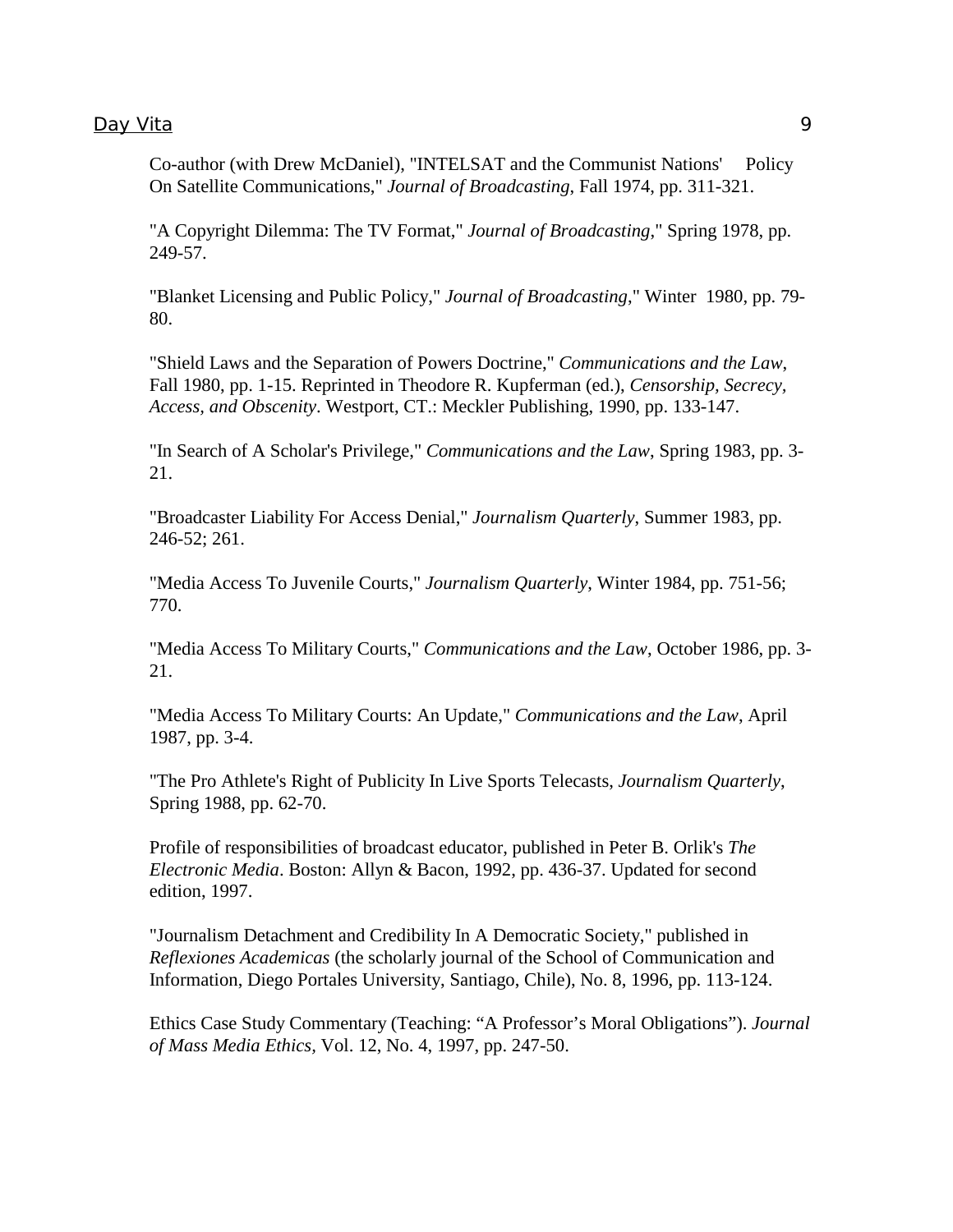"The Journalist As Citizen Activist: The Ethical Limits of Free Speech," *Communication Law and Policy, Winter 1999, pp. 1-34.*

A public lecture delivered at Washington and Lee University, November 12, 1999: "Globalization's Challenge To The Press' Moral Imperative," *Ethics in Journalism,* Vol. 3 (2000), pp. 3-16 (a publication of Washington and Lee University under the sponsorship of the Knight Professorship Program). Also reprinted in *Global Media News* (A publication of the Center for Global Media News), Vol. 2, No. 4, Fall 2000, pp. 4-10.

"Media Access To Information," *Encyclopedia of American Civil Liberties* (Routledge, 2006).

Darwin's Children: The Evolutionary Foundations of Journalism Ethics," Media Ethics, Vol. 22, No. 1, Fall 2010, pp. 1, 14.

"Political Advertising and the First Amendment," in Robert Mann (ed.), *The Manship School Guide to Political Communication*. Rev. Ed. Baton Rouge, LA: Louisiana State University Press (2011 Copyright).

#### *Papers and Other Research:*

Co-Author (with James Anderson, *et. al*.), "Two Studies: A Historical Analysis and A Content Comparison of the Cox Broadcasting Corporation's Affiliated News Media In Dayton, Ohio." Research conducted by Broadcast Research Center, Ohio University, and submitted to the Federal Communications Commission, May 1971.

 Unpublished Ph.D. dissertation, "An Analysis of the United States' Proposals Submitted To the Plenipotentiary Conference On Definitive Arrangements For the International Telecommunications Satellite Consortium, 1969-1971." Ohio University, 1973.

 Co-Author (with Drew McDaniel), "INTELSAT and the Socialist Bloc of Nations' Policy On International Satellite Communications." Paper presented to the International Communication Association convention, Montreal, Canada, April 1973.

 "The `New' INTELSAT: Blueprint For the Future or Example To Be Avoided?". Paper presented to the International Communication Association Convention, New Orleans, April 1974.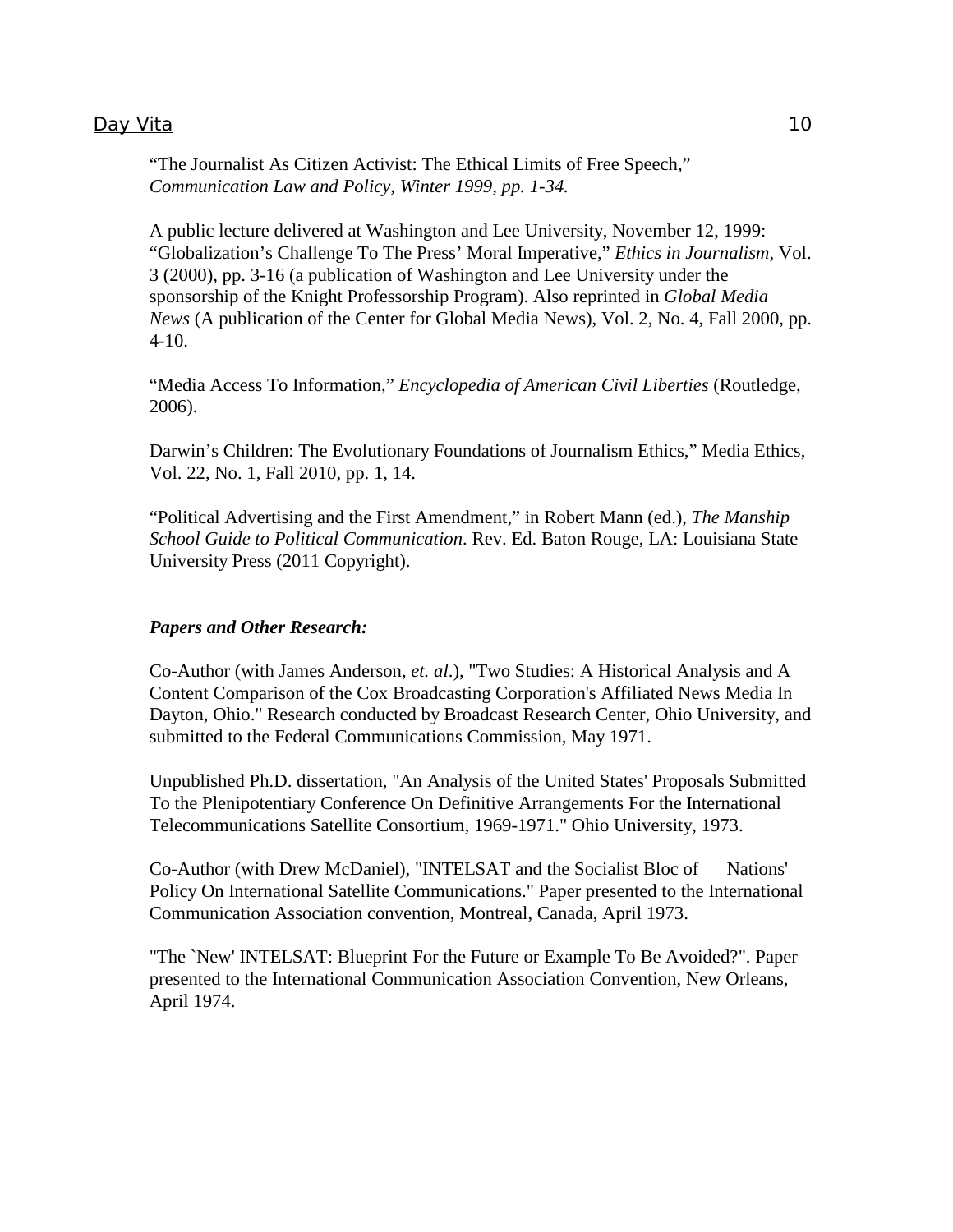#### Day Vita 2012 11 2013 11 2022 11 2022 11 2022 11 2022 11 2022 11 2022 11 2022 11 2022 11 2022 11 2022 11 2022 11 2022 11 2022 11 2022 11 2022 11 2022 11 2022 11 2022 12:00 12:00 12:00 12:00 12:00 12:00 12:00 12:00 12:00 12

 "Credibility Gap In Outer Space: Commercial Success and Political Failure of United States Satellite Policy." Paper presented to the Southern Speech Communication Association convention, Tallahassee, Florida, April 1975.

 "Direct Broadcast Satellites and Cultural Protectionism." Paper presented to the Southern Speech Communication Association convention, San Antonio, Texas, April 1976.

"The Search For Judicial Precedents," *CLIENT*, Fall 1976.

 "A First Amendment Dilemma: The Personal Attack Rules and Group Defamation." Paper contributed to the BEA Legal Seminar, Washington, D.C., November 1976.

 "The High School Press and the First Amendment: A Summary of Principles." Paper presented to the Southern Speech Communication Association convention, Knoxville, Tenn., April 1977. Also published in 1978 edition of *Free Speech Yearbook*.

 "A Constitutional Dilemma: The U.S. Position On Direct Broadcast Satellites." Paper presented to the Southern Speech Communication Association convention, Atlanta, Georgia, April 1978.

 "Broadcaster Liability For Denial of Access." Paper presented to the BEA Regulation Seminar, Washington, D.C., November 1981.

 "Tort Liability of the Public Secondary School Journalism Teacher for Investigative Reporting Assignments." Paper presented to the Secondary Education Division, AEJMC convention, Athens, Ohio, July 1982.

 "Unprotected Speech As A Defense To Copyright Infringement: A Question of Public Policy." Paper presented to the Southwest Symposium for Journalism/Mass Communication, Austin, Texas, October 1983.

 "When Jurors Become Celebrities: Media Access To the *Voir Dire*." Paper presented to the AEJMC Regional Colloquium, Hampton, Virginia, March 1984.

Senior author on paper co-authored with John Butler, "Hazelwood School District v. Kuhlmeier: A Constitutional Retreat or Sound Public Policy?". A paper presented to the Secondary Education Division, annual conference of the Association for Education in Journalism and Mass Communication, Portland, Oregon, July 1988.